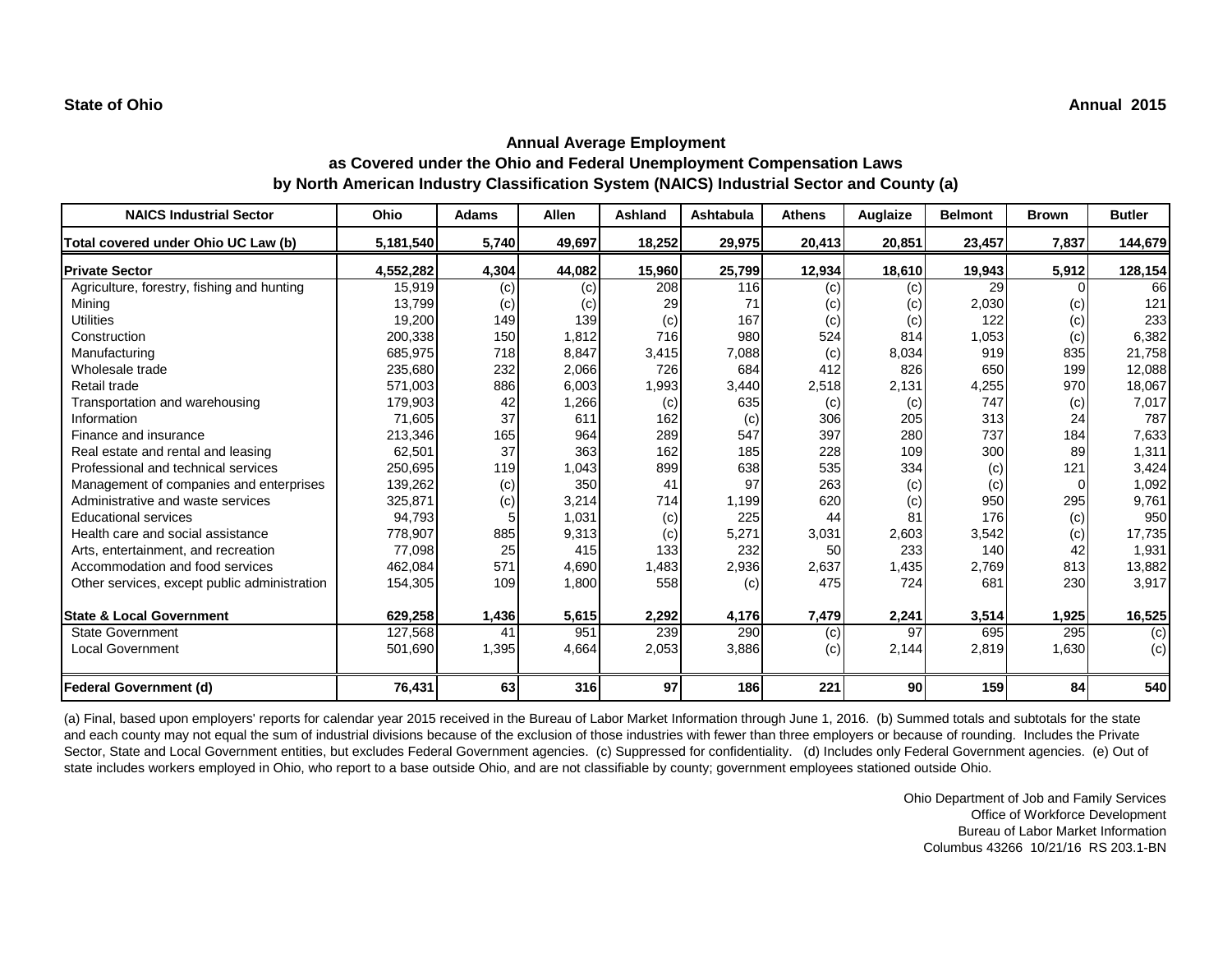| <b>NAICS Industrial Sector</b>               | Carroll  | Champaign | <b>Clark</b> | <b>Clermont</b> | <b>Clinton</b> | Columbiana | Coshocton | Crawford | Cuyahoga | <b>Darke</b> |
|----------------------------------------------|----------|-----------|--------------|-----------------|----------------|------------|-----------|----------|----------|--------------|
| Total covered under Ohio UC Law (b)          | 6,776    | 10,579    | 48,056       | 57,220          | 15,873         | 30,058     | 10,926    | 13,192   | 698,291  | 18,228       |
| <b>Private Sector</b>                        | 5,828    | 8,765     | 41,673       | 50,285          | 13,716         | 25,826     | 9,457     | 11,430   | 622,724  | 16,100       |
| Agriculture, forestry, fishing and hunting   | 14       | (c)       | 348          | (c)             | (c)            | 153        | 75        | (c)      | 211      | (c)          |
| Mining                                       | 166      | (c)       | 77           | (c)             | (c)            | 272        | 100       | (c)      | 322      | (c)          |
| <b>Utilities</b>                             | 45       | (c)       | (c)          | 301             | (c)            | 92         | 308       | (c)      | 1,436    | 52           |
| Construction                                 | 519      | 263       | 1,041        | 3,175           | 249            | 1,007      | 919       | 374      | 20,434   | 887          |
| Manufacturing                                | 1,457    | 3,658     | 6,666        | 5,765           | 3,051          | 6,181      | 2,611     | 3,029    | 69,812   | 4,574        |
| Wholesale trade                              | 213      | (c)       | (c)          | 2,426           | (c)            | 950        | 108       | 524      | 33,421   | 792          |
| Retail trade                                 | 795      | 1,013     | 5,585        | 9,342           | 1,616          | 4,170      | 1,325     | 1,329    | 63,155   | 1,936        |
| Transportation and warehousing               | 384      | 334       | 2,478        | 2,379           | 2,660          | 1,072      | 258       | (c)      | 19,901   | 1,080        |
| Information                                  | 31       | 65        | 151          | 1,155           | 251            | 158        | 61        | 61       | 11,991   | 97           |
| Finance and insurance                        | 71       | 199       | 2,974        | 3,080           | 317            | 537        | 223       | 574      | 37,835   | 579          |
| Real estate and rental and leasing           | 179      | 68        | 462          | 894             | 131            | 294        | 76        | 72       | 13,487   | 102          |
| Professional and technical services          | 127      | (c)       | 830          | 2,501           | 204            | 429        | 182       | 513      | 44,909   | (c)          |
| Management of companies and enterprises      | 0        | (c)       | 1,092        | 589             | 259            | 106        | 89        | (c)      | 20,224   | (c)          |
| Administrative and waste services            | 226      | 349       | 2.713        | 3,127           | 696            | 1,437      | 2661      | (c)      | 46,131   | 517          |
| <b>Educational services</b>                  | $\Omega$ | (c)       | 690          | 483             | (c)            | 175        | 83        | (c)      | 19,707   | 54           |
| Health care and social assistance            | 642      | (c)       | 7,771        | 5,867           | (c)            | 5,219      | 1,656     | (c)      | 129,921  | 2,600        |
| Arts, entertainment, and recreation          | 98       | 123       | 417          | 769             | 81             | 261        | 97        | 87       | 12,975   | 251          |
| Accommodation and food services              | 656      | 689       | 4,797        | 6,472           | 1,110          | 2,318      | 738       | 1,109    | 56,093   | 1,051        |
| Other services, except public administration | 205      | 355       | 1,776        | 1,861           | 275            | 996        | 284       | 410      | 20,760   | 545          |
| <b>State &amp; Local Government</b>          | 948      | 1,814     | 6,383        | 6,935           | 2,157          | 4,232      | 1,469     | 1,762    | 75,567   | 2,128        |
| <b>State Government</b>                      | 33       | 54        | 149          | 747             | 141            | 328        | 50        | 123      | 4,111    | 45           |
| <b>Local Government</b>                      | 915      | 1,760     | 6,234        | 6,188           | 2,016          | 3,904      | 1,419     | 1,639    | 71,456   | 2,083        |
| <b>Federal Government (d)</b>                | 47       | 62        | 553          | 336             | 127            | 601        | 71        | 79       | 15,825   | 100          |

(a) Final, based upon employers' reports for calendar year 2015 received in the Bureau of Labor Market Information through June 1, 2016. (b) Summed totals and subtotals for the state and each county may not equal the sum of industrial divisions because of the exclusion of those industries with fewer than three employers or because of rounding. Includes the Private Sector, State and Local Government entities, but excludes Federal Government agencies. (c) Suppressed for confidentiality. (d) Includes only Federal Government agencies. (e) Out of state includes workers employed in Ohio, who report to a base outside Ohio, and are not classifiable by county; government employees stationed outside Ohio.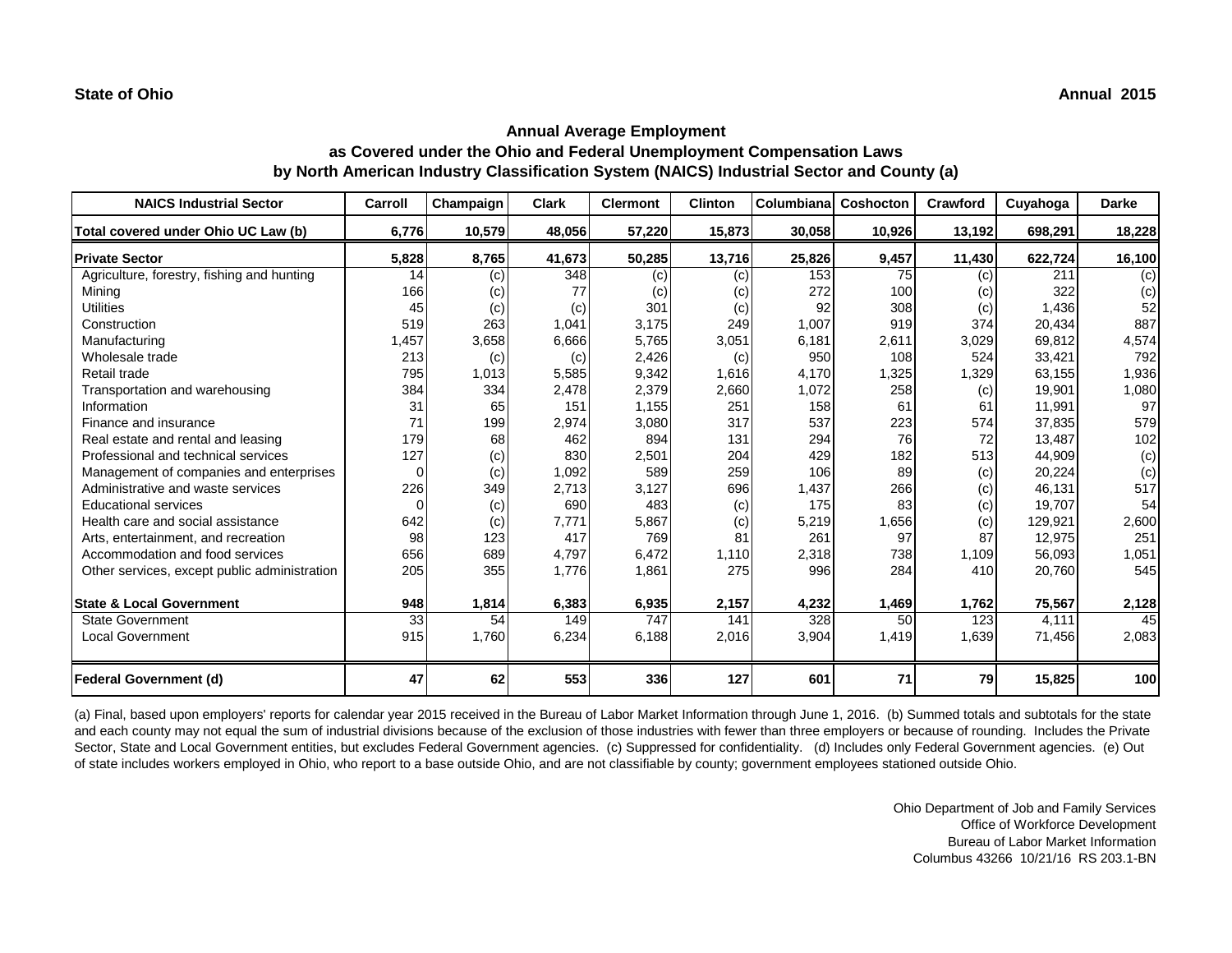# **Annual Average Employment as Covered under the Ohio and Federal Unemployment Compensation Laws by North American Industry Classification System (NAICS) Industrial Sector and County (a)**

| <b>NAICS Industrial Sector</b>               | <b>Defiance</b> | <b>Delaware</b> | Erie   | <b>Fairfield</b> | <b>Fayette</b> | <b>Franklin</b> | <b>Fulton</b> | Gallia | Geauga | Greene |
|----------------------------------------------|-----------------|-----------------|--------|------------------|----------------|-----------------|---------------|--------|--------|--------|
| Total covered under Ohio UC Law (b)          | 15,650          | 84,056          | 36,567 | 41,925           | 11,283         | 708,993         | 18,275        | 10,833 | 33,939 | 57,163 |
| <b>Private Sector</b>                        | 13,730          | 76,848          | 31,726 | 35,624           | 9,614          | 608,225         | 15,780        | 9,209  | 30,113 | 48,578 |
| Agriculture, forestry, fishing and hunting   | 188             | (c)             | (c)    | 69               | 104            | 371             | (c)           | (c)    | (c)    | (c)    |
| Mining                                       |                 | (c)             | (c)    | 94               |                | 306             | (c)           | (c)    | (c)    | (c)    |
| <b>Utilities</b>                             | 35              | 141             | (c)    | 235              | (c)            | 3,507           | (c)           | 728    | (c)    | (c)    |
| Construction                                 | 373             | 3,091           | 898    | 1,787            | 246            | 22,572          | <b>783</b>    | 210    | 2,214  | 1,487  |
| Manufacturing                                | 3,698           | 6,336           | 6,091  | 4,143            | 1,563          | 37,830          | 6,675         | 580    | 7,261  | 3,418  |
| Wholesale trade                              | 415             | 2,379           | 937    | 904              | (c)            | 28,483          | 793           | 139    | 1,911  | 1,033  |
| Retail trade                                 | 2,396           | 11,503          | 4,577  | 6,797            | 2,647          | 69,270          | 1,742         | 1,573  | 4,313  | 9,859  |
| Transportation and warehousing               | 504             | 2,232           | (c)    | 821              | 1,201          | 38,428          | (c)           | 186    | (c)    | (c)    |
| Information                                  | 207             | 567             | 349    | 267              | (c)            | 14,492          | 97            | 78     | 110    | 613    |
| Finance and insurance                        | 635             | 5,715           | 581    | 746              | 453            | 47,225          | 215           | 351    | 647    | 1,081  |
| Real estate and rental and leasing           | 65              | 819             | 305    | 454              | 61             | 10,757          | 62            | 34     | 219    | 543    |
| Professional and technical services          | 192             | 6,001           | 458    | 1,020            | 132            | 43,996          | (c)           | (c)    | 1,112  | 7,955  |
| Management of companies and enterprises      | 66              | 10,142          | 195    | 168              | $\Omega$       | 25,301          | (c)           | (c)    | 175    | 685    |
| Administrative and waste services            | 557             | 4,095           | 908    | 3,504            | 264            | 57,029          | 385           | 363    | 1,942  | 2,461  |
| <b>Educational services</b>                  | (c)             | 1,165           | 296    | 312              | (c)            | 14,095          | (c)           | (c)    | 625    | 1,621  |
| Health care and social assistance            | (c)             | 6,814           | 4,999  | 6,721            | (c)            | 101,745         | (c)           | (c)    | 4,275  | 6,787  |
| Arts, entertainment, and recreation          | 85              | 3,080           | 3,081  | 518              | 119            | 9,086           | 355           | 33     | 580    | 556    |
| Accommodation and food services              | 1,396           | 9,955           | 5,793  | 5,680            | 1,086          | 61,983          | 1,223         | 968    | 2,480  | 7,884  |
| Other services, except public administration | 564             | 2,505           | 865    | 1,384            | (c)            | 21,751          | 357           | 310    | 1,321  | 1,401  |
| <b>State &amp; Local Government</b>          | 1,920           | 7,208           | 4,841  | 6,301            | 1,669          | 100,768         | 2,495         | 1,624  | 3,826  | 8,585  |
| <b>State Government</b>                      | 80              | 340             | 1,039  | 822              | 43             | 51,250          | 116           | 279    | 261    | (c)    |
| <b>Local Government</b>                      | 1,840           | 6,868           | 3,802  | 5,479            | 1,626          | 49,518          | 2,379         | 1,345  | 3,565  | (c)    |
| <b>Federal Government (d)</b>                | 84              | 218             | 282    | 228              | <b>50</b>      | 12,588          | 92            | 72     | 100    | 13,774 |

(a) Final, based upon employers' reports for calendar year 2015 received in the Bureau of Labor Market Information through June 1, 2016. (b) Summed totals and subtotals for the state and each county may not equal the sum of industrial divisions because of the exclusion of those industries with fewer than three employers or because of rounding. Includes the Private Sector, State and Local Government entities, but excludes Federal Government agencies. (c) Suppressed for confidentiality. (d) Includes only Federal Government agencies. (e) Out of state includes workers employed in Ohio, who report to a base outside Ohio, and are not classifiable by county; government employees stationed outside Ohio.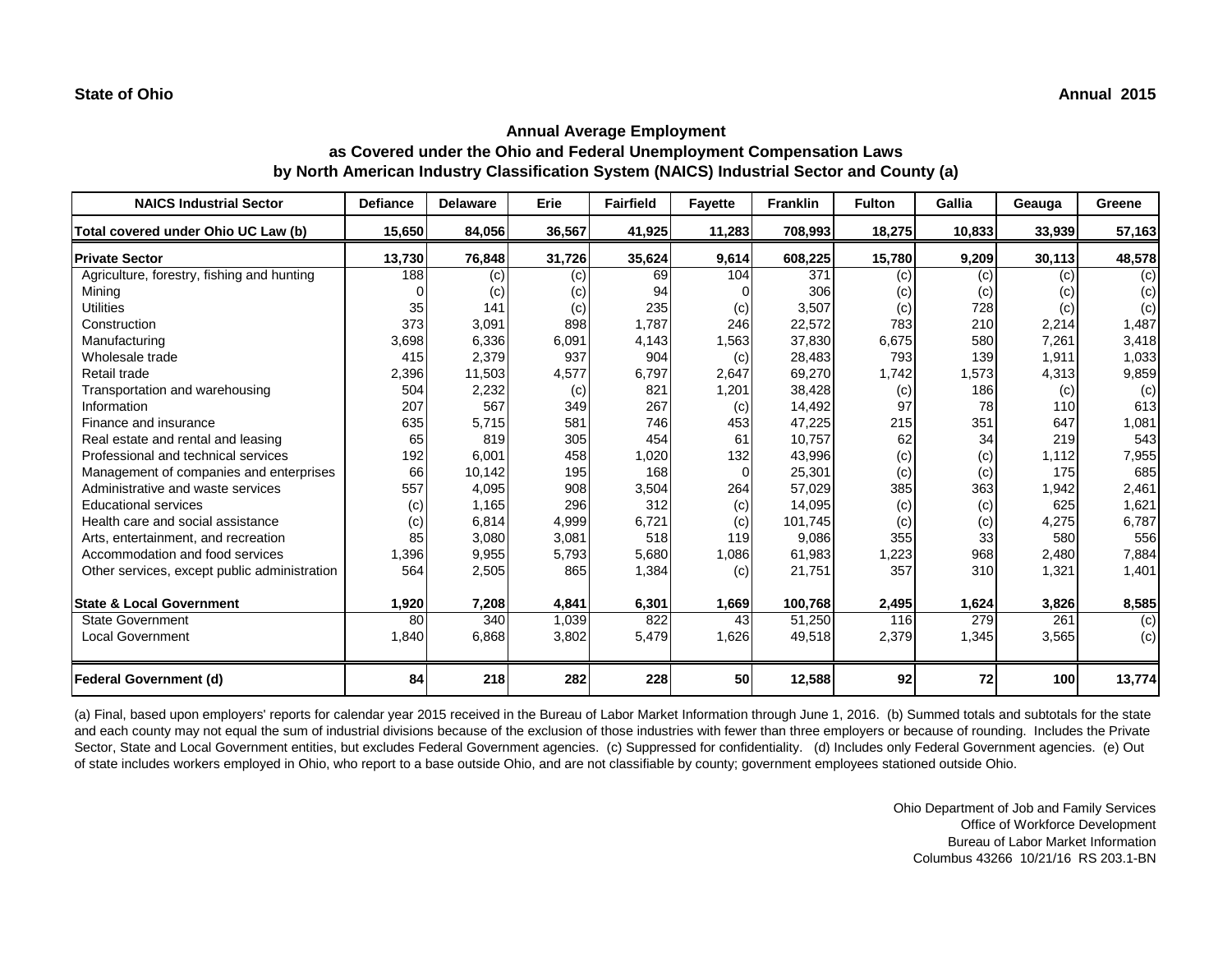## **Annual Average Employment as Covered under the Ohio and Federal Unemployment Compensation Laws by North American Industry Classification System (NAICS) Industrial Sector and County (a)**

| <b>NAICS Industrial Sector</b>               | <b>Guernsey</b> | <b>Hamilton</b> | <b>Hancock</b> | Hardin | <b>Harrison</b> | Henry  | Highland | <b>Hocking</b> | <b>Holmes</b> | <b>Huron</b> |
|----------------------------------------------|-----------------|-----------------|----------------|--------|-----------------|--------|----------|----------------|---------------|--------------|
| Total covered under Ohio UC Law (b)          | 15,497          | 497,017         | 44,410         | 8,281  | 3,828           | 10,954 | 10,147   | 6,510          | 19,089        | 20,160       |
| <b>Private Sector</b>                        | 13,324          | 455,181         | 41,294         | 6,900  | 3,113           | 8,981  | 7,827    | 4,806          | 17,575        | 17,836       |
| Agriculture, forestry, fishing and hunting   | (c)             | 224             | (c)            | 193    | 10              | (c)    | 37       | (c)            | 223           | (c)          |
| Mining                                       | (c)             | 158             | (c)            |        | 546             | (c)    | 37       | (c)            | 79            | (c)          |
| <b>Utilities</b>                             | 54              | 1,050           | 97             | 46     | (c)             | (c)    | 59       |                | 55            | (c)          |
| Construction                                 | 975             | 20,947          | 1,026          | 109    | 283             | 600    | 295      | 257            | 2,063         | 1,446        |
| Manufacturing                                | 2,972           | 48,357          | 12,274         | 2,098  | 330             | 3,144  | 1.774    | 893            | 7,148         | 5,771        |
| Wholesale trade                              | 352             | 22,622          | 1,429          | 205    | 275             | (c)    | 210      | 56             | 889           | (c)          |
| Retail trade                                 | 1,951           | 43,548          | 4,372          | 857    | 318             | 961    | 1,569    | 806            | 2,422         | 2,123        |
| Transportation and warehousing               | 388             | 11,550          | 3,293          | 191    | (c)             | 493    | 138      | 37             | 660           | 801          |
| Information                                  | 96              | 8,290           | 354            | 60     | (c)             | 99     | 72       | 34             | 96            | 170          |
| Finance and insurance                        | 220             | 25,911          | 619            | 217    | 61              | 245    | 379      | 194            | 376           | 420          |
| Real estate and rental and leasing           | 82              | 6,972           | 353            | 56     | 86              | 72     | 74       | 109            | 48            | 133          |
| Professional and technical services          | 340             | 37,669          | 1,186          | 117    | (c)             | 87     | (c)      | 94             | (c)           | 284          |
| Management of companies and enterprises      | 28              | 30,257          | 2,791          | 0      | (c)             |        | (c)      |                | (c)           | 196          |
| Administrative and waste services            | 459             | 31,722          | 2,030          | 75     | (c)             | 194    | 432      | 175            | 385           | 301          |
| <b>Educational services</b>                  | 92              | 12,084          | 1,078          | (c)    | $\Omega$        | 40     | 53       | 30             | (c)           | 272          |
| Health care and social assistance            | 2,540           | 84,810          | 4,852          | (c)    | 450             | 1,543  | 1,204    | 667            | (c)           | 2,348        |
| Arts, entertainment, and recreation          | 48              | 10,737          | 240            | 63     | 35              | 40     | 68       | 40             | 105           | 172          |
| Accommodation and food services              | 1,744           | 43,258          | 3,953          | 801    | 191             | 601    | 1,045    | 1,061          | 1,358         | 1,524        |
| Other services, except public administration | 354             | 15,015          | 1,265          | 211    | (c)             | 447    | 241      | 222            | 276           | 616          |
| <b>State &amp; Local Government</b>          | 2,173           | 41,836          | 3,116          | 1,381  | 715             | 1,973  | 2,320    | 1,704          | 1,514         | 2,324        |
| <b>State Government</b>                      | 492             | 8,119           | 175            | 36     | 47              | 48     | 91       | 299            | 39            | 75           |
| <b>Local Government</b>                      | 1,681           | 33,717          | 2,941          | 1,345  | 668             | 1,925  | 2,229    | 1,405          | 1,475         | 2,249        |
| <b>Federal Government (d)</b>                | 112             | 8,380           | 149            | 70     | 48              | 70     | 93       | 46             | 62            | 140          |

(a) Final, based upon employers' reports for calendar year 2015 received in the Bureau of Labor Market Information through June 1, 2016. (b) Summed totals and subtotals for the state and each county may not equal the sum of industrial divisions because of the exclusion of those industries with fewer than three employers or because of rounding. Includes the Private Sector, State and Local Government entities, but excludes Federal Government agencies. (c) Suppressed for confidentiality. (d) Includes only Federal Government agencies. (e) Out of state includes workers employed in Ohio, who report to a base outside Ohio, and are not classifiable by county; government employees stationed outside Ohio.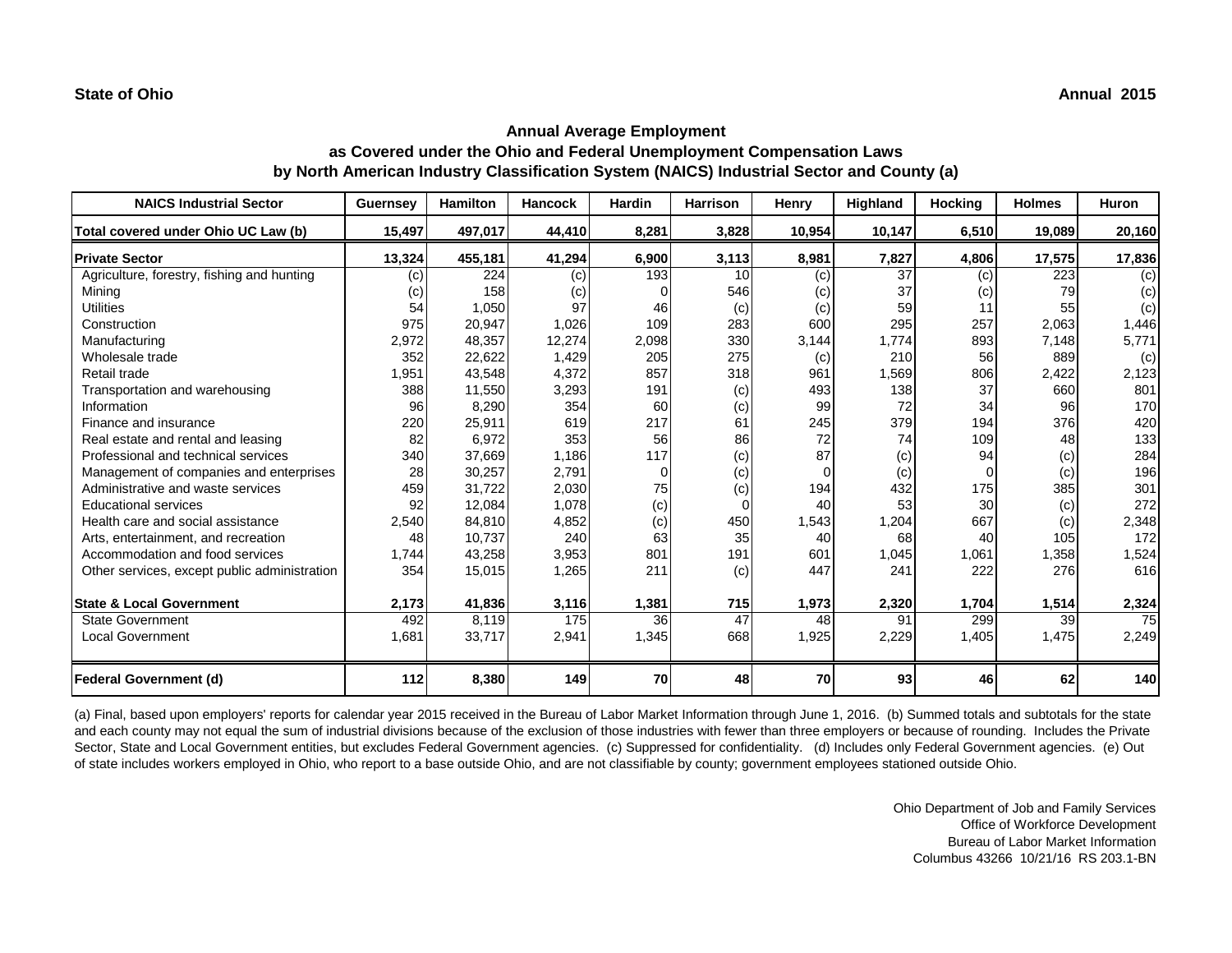# **Annual Average Employment as Covered under the Ohio and Federal Unemployment Compensation Laws by North American Industry Classification System (NAICS) Industrial Sector and County (a)**

| <b>NAICS Industrial Sector</b>               | <b>Jackson</b> | <b>Jefferson</b> | <b>Knox</b> | Lake   | Lawrence | Lickina | Logan  | Lorain | Lucas   | <b>Madison</b> |
|----------------------------------------------|----------------|------------------|-------------|--------|----------|---------|--------|--------|---------|----------------|
| Total covered under Ohio UC Law (b)          | 10,255         | 20,661           | 20,321      | 94,322 | 12,391   | 52,745  | 19,179 | 95,689 | 206,019 | 15,699         |
| <b>Private Sector</b>                        | 8,803          | 17,561           | 17,724      | 83,366 | 9,617    | 45,376  | 17,165 | 81,597 | 181,007 | 12,684         |
| Agriculture, forestry, fishing and hunting   | 53             | $\Omega$         | 131         | 888    | 0        | 750     | 112    | 958    | 270     | 223            |
| Mining                                       | 72             | (c)              | 78          | 241    | (c)      | 111     | 34     | 27     | 109     | $\Omega$       |
| <b>Utilities</b>                             | (c)            | 844              | 48          | 1,115  | 86       | 198     | 32     | 228    | 385     | $\Omega$       |
| Construction                                 | 418            | (c)              | 709         | 3,961  | 857      | 2,896   | 570    | 4,180  | 8,458   | 418            |
| Manufacturing                                | 3,145          | 1,105            | 4,809       | 21,079 | (c)      | 6,685   | 5,044  | 17,162 | 23,640  | 4,169          |
| Wholesale trade                              | 161            | 500              | 435         | 3,821  | 249      | 1,733   | 516    | 3,326  | 7,337   | 369            |
| Retail trade                                 | 1,464          | 3,128            | 2,195       | 12,810 | 1,897    | 7,271   | 1,606  | 12,763 | 24,209  | 1,583          |
| Transportation and warehousing               | (c)            | 1,331            | 269         | 1,109  | 709      | 1,640   | 1,728  | 2,094  | 6,610   | 1,865          |
| Information                                  | 68             | 341              | 138         | 640    | 68       | 294     | 72     | 613    | 2,381   | 42             |
| Finance and insurance                        | 278            | 406              | 379         | 1,568  | 276      | 2,656   | 285    | 2,226  | 5,274   | 158            |
| Real estate and rental and leasing           | 67             | 236              | 143         | 802    | 137      | 450     | 161    | 831    | 2,250   | 94             |
| Professional and technical services          | (c)            | (c)              | 417         | 2,782  | 180      | 1,732   | (c)    | 2,273  | 8,994   | (c)            |
| Management of companies and enterprises      | (c)            | (c)              | 119         | 1,260  | 81       | 766     | (c)    | 1,201  | 5,559   | (c)            |
| Administrative and waste services            | 423            | 839              | 1.171       | 4,857  | 285      | 2,423   | 2,028  | 5.766  | 14,524  | 722            |
| <b>Educational services</b>                  | 40             | (c)              | 1,225       | 1,736  | 83       | 889     | 12     | 2,510  | 3,422   | (c)            |
| Health care and social assistance            | 1,164          | (c)              | 3,023       | 11,137 | 2,667    | 6,982   | 1,861  | 12,760 | 37,664  | (c)            |
| Arts, entertainment, and recreation          | 26             | 239              | 125         | 1,059  | 36       | 537     | 306    | 1,073  | 4,094   | 41             |
| Accommodation and food services              | 843            | 1,781            | 1,767       | 9,580  | 1,137    | 5,308   | 1,302  | 8,688  | 19,319  | 966            |
| Other services, except public administration | 266            | 681              | 543         | 2,924  | 292      | 2,056   | 497    | 2,914  | 6,509   | 165            |
| <b>State &amp; Local Government</b>          | 1,452          | 3,100            | 2,597       | 10,956 | 2,774    | 7,369   | 2,014  | 14,092 | 25,012  | 3,015          |
| <b>State Government</b>                      | 138            | 66               | 292         | 95     | 326      | 807     | 74     | 1,104  | 7,446   | 1,307          |
| <b>Local Government</b>                      | 1,314          | 3,034            | 2,305       | 10,861 | 2,448    | 6,562   | 1,940  | 12,988 | 17,566  | 1,708          |
| <b>Federal Government (d)</b>                | 69             | 162              | 103         | 453    | 128      | 357     | 114    | 1,086  | 1,817   | 74             |

(a) Final, based upon employers' reports for calendar year 2015 received in the Bureau of Labor Market Information through June 1, 2016. (b) Summed totals and subtotals for the state and each county may not equal the sum of industrial divisions because of the exclusion of those industries with fewer than three employers or because of rounding. Includes the Private Sector, State and Local Government entities, but excludes Federal Government agencies. (c) Suppressed for confidentiality. (d) Includes only Federal Government agencies. (e) Out of state includes workers employed in Ohio, who report to a base outside Ohio, and are not classifiable by county; government employees stationed outside Ohio.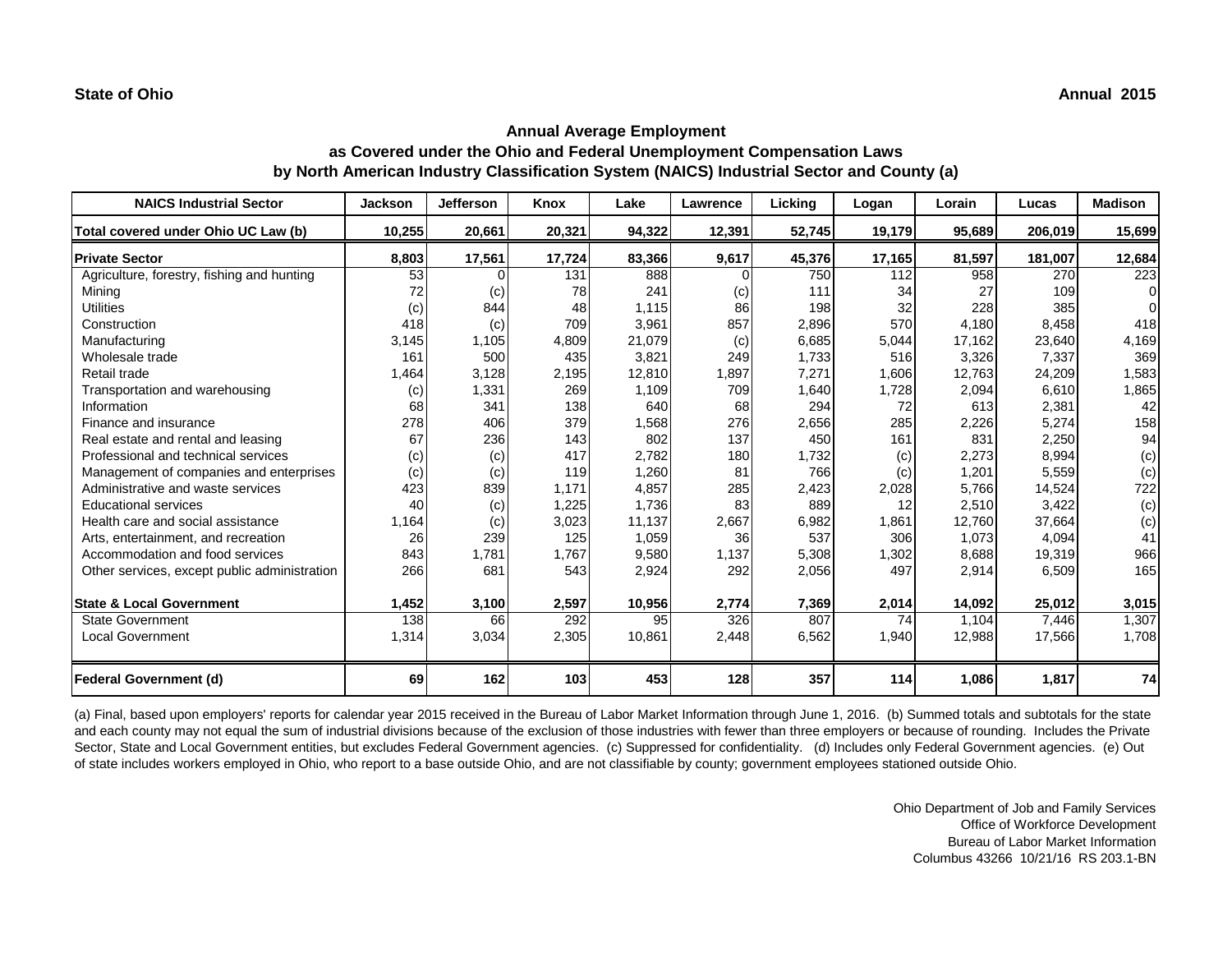# **Annual Average Employment as Covered under the Ohio and Federal Unemployment Compensation Laws by North American Industry Classification System (NAICS) Industrial Sector and County (a)**

| <b>NAICS Industrial Sector</b>               | Mahoning | <b>Marion</b> | <b>Medina</b> | <b>Meigs</b> | <b>Mercer</b> | <b>Miami</b> | <b>Monroe</b> | Montgomery | Morgan   | <b>Morrow</b> |
|----------------------------------------------|----------|---------------|---------------|--------------|---------------|--------------|---------------|------------|----------|---------------|
| Total covered under Ohio UC Law (b)          | 96,549   | 23,914        | 58,644        | 3,500        | 19,361        | 40,193       | 2,839         | 245,183    | 2,612    | 5,443         |
| <b>Private Sector</b>                        | 84,415   | 20,218        | 51,945        | 2,444        | 16,785        | 35,621       | 2,101         | 218,658    | 1,989    | 3,859         |
| Agriculture, forestry, fishing and hunting   | 182      | 147           | 198           | 51           | (c)           | (c)          | (c)           | 205        | (c)      | 28            |
| Mining                                       | 265      | 14            | 14            | 86           | (c)           | (c)          | (c)           | 32         | (c)      | 13            |
| <b>Utilities</b>                             | 345      | 92            | (c)           | (c)          | (c)           | (c)          | 35            | 668        | (c)      | (c)           |
| Construction                                 | 4,661    | 549           | 3,423         | 238          | 1,033         | 1,455        | 258           | 8,751      | 109      | 576           |
| Manufacturing                                | 8,939    | 5,825         | 8,893         | 144          | 6,504         | 10,417       | 27            | 26,061     | 477      | 888           |
| Wholesale trade                              | 4,570    | 692           | 3,014         | 44           | (c)           | (c)          | 95            | 9,028      | (c)      | 116           |
| Retail trade                                 | 12,317   | 2,850         | 8,516         | 590          | 2,027         | 4,849        | 368           | 24,458     | 313      | 610           |
| Transportation and warehousing               | 3,365    | 622           | (c)           | (c)          | 1,015         | 2,003        | 199           | 9,102      | 6        | (c)           |
| Information                                  | 1,053    | 456           | 325           | (c)          | 171           | 96           | (c)           | 7,250      | 23       | (c)           |
| Finance and insurance                        | 1,974    | 326           | 1,059         | 123          | 610           | 695          | 159           | 10,544     | 78       | 67            |
| Real estate and rental and leasing           | 953      | 325           | 708           | 17           | 82            | 255          | 21            | 3,231      |          | 60            |
| Professional and technical services          | 2,874    | 327           | 1,988         | (c)          | (c)           | 1,055        | (c)           | 12,000     | 36       | (c)           |
| Management of companies and enterprises      | 1,332    | 105           | 2,988         | (c)          | (c)           | 392          |               | 4,110      | $\Omega$ | (c)           |
| Administrative and waste services            | 7,631    | 1,030         | 2,636         | 97           | 318           | 2,428        | 72            | 15,982     | 46       | 97            |
| <b>Educational services</b>                  | 880      | 90            | 485           | (c)          | (c)           | 183          | (c)           | 6,267      | $\Omega$ | (c)           |
| Health care and social assistance            | 18,610   | 4,051         | 6,467         | (c)          | (c)           | 4,100        | (c)           | 48,549     | 360      | (c)           |
| Arts, entertainment, and recreation          | 1,517    | 111           | 884           |              | 90            | 254          | 16            | 2,675      | (c)      | 73            |
| Accommodation and food services              | 10,055   | 1,921         | 5,709         | 383          | 1,166         | 3,919        | 197           | 22,430     | (c)      | 427           |
| Other services, except public administration | 2,893    | 688           | 1,651         | (c)          | 645           | 1,298        | 120           | 7,317      | 30       | (c)           |
| <b>State &amp; Local Government</b>          | 12,134   | 3,696         | 6,699         | 1,056        | 2,576         | 4,572        | 738           | 26,525     | 623      | 1,584         |
| <b>State Government</b>                      | 2,566    | 699           | 114           | 38           | 156           | 120          | 35            | 1,361      | 56       | 63            |
| <b>Local Government</b>                      | 9,568    | 2,997         | 6,585         | 1,018        | 2,420         | 4,452        | 703           | 25,164     | 567      | 1,521         |
| <b>Federal Government (d)</b>                | 1,157    | 108           | 318           | 57           | 98            | 181          | 46            | 4,167      | 39       | 44            |

(a) Final, based upon employers' reports for calendar year 2015 received in the Bureau of Labor Market Information through June 1, 2016. (b) Summed totals and subtotals for the state and each county may not equal the sum of industrial divisions because of the exclusion of those industries with fewer than three employers or because of rounding. Includes the Private Sector, State and Local Government entities, but excludes Federal Government agencies. (c) Suppressed for confidentiality. (d) Includes only Federal Government agencies. (e) Out of state includes workers employed in Ohio, who report to a base outside Ohio, and are not classifiable by county; government employees stationed outside Ohio.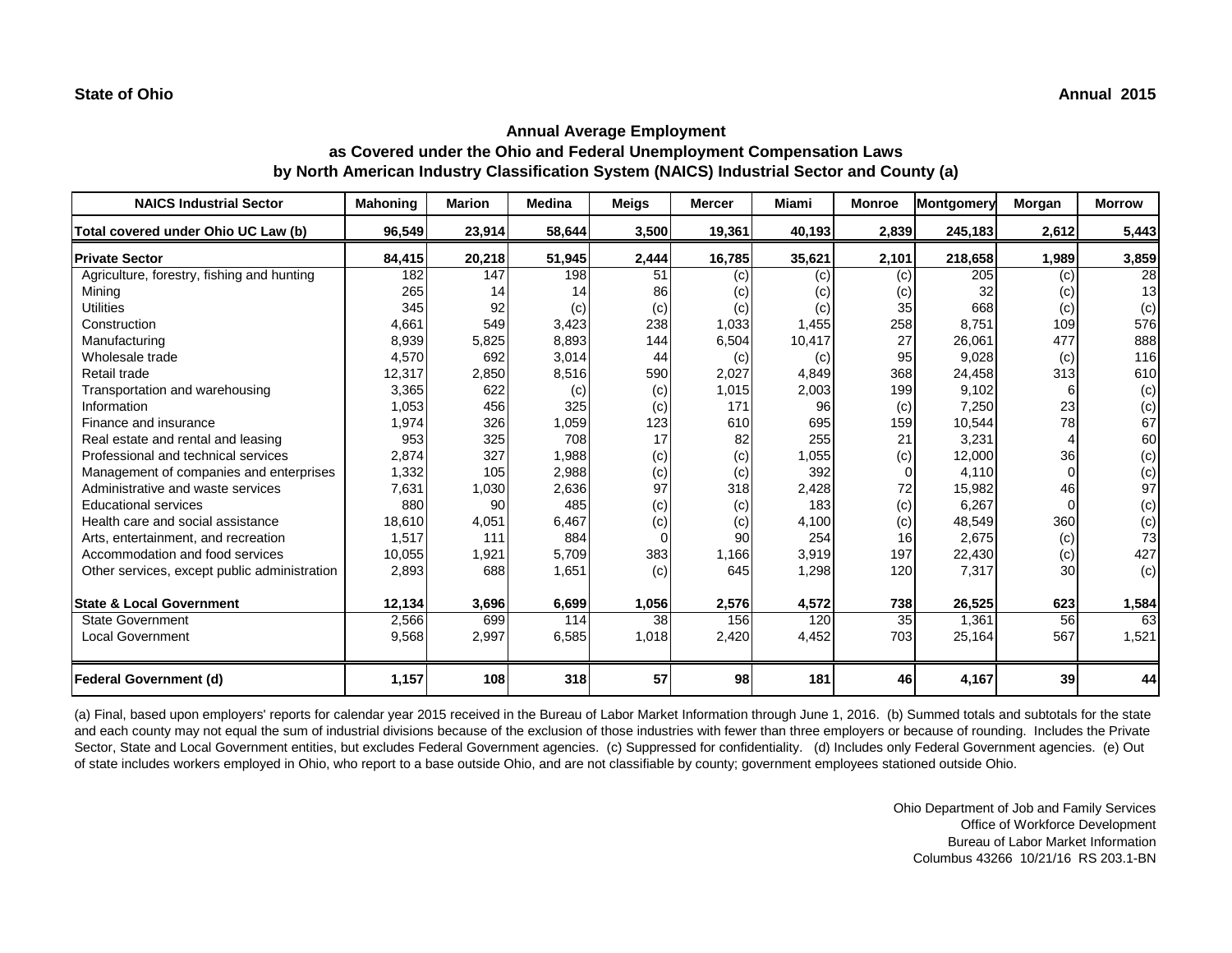## **Annual Average Employment as Covered under the Ohio and Federal Unemployment Compensation Laws by North American Industry Classification System (NAICS) Industrial Sector and County (a)**

| <b>NAICS Industrial Sector</b>               | <b>Muskingum</b> | <b>Noble</b> | <b>Ottawa</b> | Paulding | Perry | <b>Pickawav</b> | <b>Pike</b> | Portage | Preble | Putnam      |
|----------------------------------------------|------------------|--------------|---------------|----------|-------|-----------------|-------------|---------|--------|-------------|
| Total covered under Ohio UC Law (b)          | 31,918           | 3,141        | 13,351        | 4,785    | 5,487 | 13,684          | 9,166       | 53,999  | 10,378 | 11,478      |
| <b>Private Sector</b>                        | 27,032           | 2,218        | 11,272        | 3,748    | 4,017 | 9,931           | 7,794       | 43,180  | 8,625  | 9,885       |
| Agriculture, forestry, fishing and hunting   | 25               | 0            | (c)           | 527      | 21    | (c)             | (c)         | 153     | (c)    | (c)         |
| Mining                                       | 542              | 243          | (c)           | 14       | 154   | (c)             | (c)         | 335     | (c)    | (c)         |
| <b>Utilities</b>                             | 219              | 12           | (c)           | (c)      | 29    | (c)             | (c)         | (c)     | (c)    | (c)         |
| Construction                                 | 898              | 189          | 485           | 105      | 186   | 663             | 576         | 1,812   | 306    | 886         |
| Manufacturing                                | 2,798            | 219          | 2,193         | 1,385    | 694   | 2,208           | 937         | 10,466  | 3,087  | 3,474       |
| Wholesale trade                              | 912              | 110          | (c)           | (c)      | 256   | (c)             | (c)         | 3,256   | 291    | 432         |
| Retail trade                                 | 4,985            | 326          | 1,470         | 423      | 677   | 1,453           | 1.113       | 6,472   | 1,391  | 1,067       |
| Transportation and warehousing               | 1,604            | 160          | 355           | (c)      | 63    | 539             | 190         | (c)     | (c)    | (c)         |
| Information                                  | 599              | 14           | 71            | 20       | 20    | 55              | 30          | 459     | 32     | 62          |
| Finance and insurance                        | 747              | 111          | 292           | 103      | 150   | 287             | 207         | 666     | 196    | 279         |
| Real estate and rental and leasing           | 222              |              | 125           | 23       | 20    | 85              | 35          | 572     | 66     | 32          |
| Professional and technical services          | 508              | 92           | (c)           | 66       | 91    | (c)             | (c)         | 1,380   | (c)    | 194         |
| Management of companies and enterprises      | 166              | (c)          | (c)           | $\Omega$ | 19    | (c)             | (c)         | 898     | (c)    | $\mathbf 0$ |
| Administrative and waste services            | 1,138            | (c)          | 214           | 58       | 198   | 684             | 1,904       | 1,863   | 368    | 391         |
| <b>Educational services</b>                  | (c)              |              | 55            | (c)      | (c)   |                 | 27          | 596     | (c)    | 118         |
| Health care and social assistance            | (c)              | 330          | 1,627         | (c)      | (c)   | 1,534           | 1,419       | 5,523   | (c)    | 1,076       |
| Arts, entertainment, and recreation          | 399              | (c)          | 614           | (c)      | 36    | 96              | (c)         | 650     | 51     | 99          |
| Accommodation and food services              | 3,358            | (c)          | 2,064         | (c)      | 405   | 1,300           | (c)         | 5,431   | 924    | 812         |
| Other services, except public administration | 1,137            | 74           | 385           | 98       | 158   | 281             | 163         | 1,491   | 320    | 457         |
| <b>State &amp; Local Government</b>          | 4,886            | 923          | 2,079         | 1,037    | 1,470 | 3,753           | 1,372       | 10,819  | 1,753  | 1,593       |
| <b>State Government</b>                      | 380              | 463          | 158           | 29       | 39    | 1,341           | 87          | (c)     | 75     | 39          |
| <b>Local Government</b>                      | 4,506            | 460          | 1,921         | 1,008    | 1,431 | 2,412           | 1,285       | (c)     | 1,678  | 1,554       |
| <b>Federal Government (d)</b>                | 212              | 21           | 180           | 47       | 61    | 90              | 71          | 329     | 69     | 71          |

(a) Final, based upon employers' reports for calendar year 2015 received in the Bureau of Labor Market Information through June 1, 2016. (b) Summed totals and subtotals for the state and each county may not equal the sum of industrial divisions because of the exclusion of those industries with fewer than three employers or because of rounding. Includes the Private Sector, State and Local Government entities, but excludes Federal Government agencies. (c) Suppressed for confidentiality. (d) Includes only Federal Government agencies. (e) Out of state includes workers employed in Ohio, who report to a base outside Ohio, and are not classifiable by county; government employees stationed outside Ohio.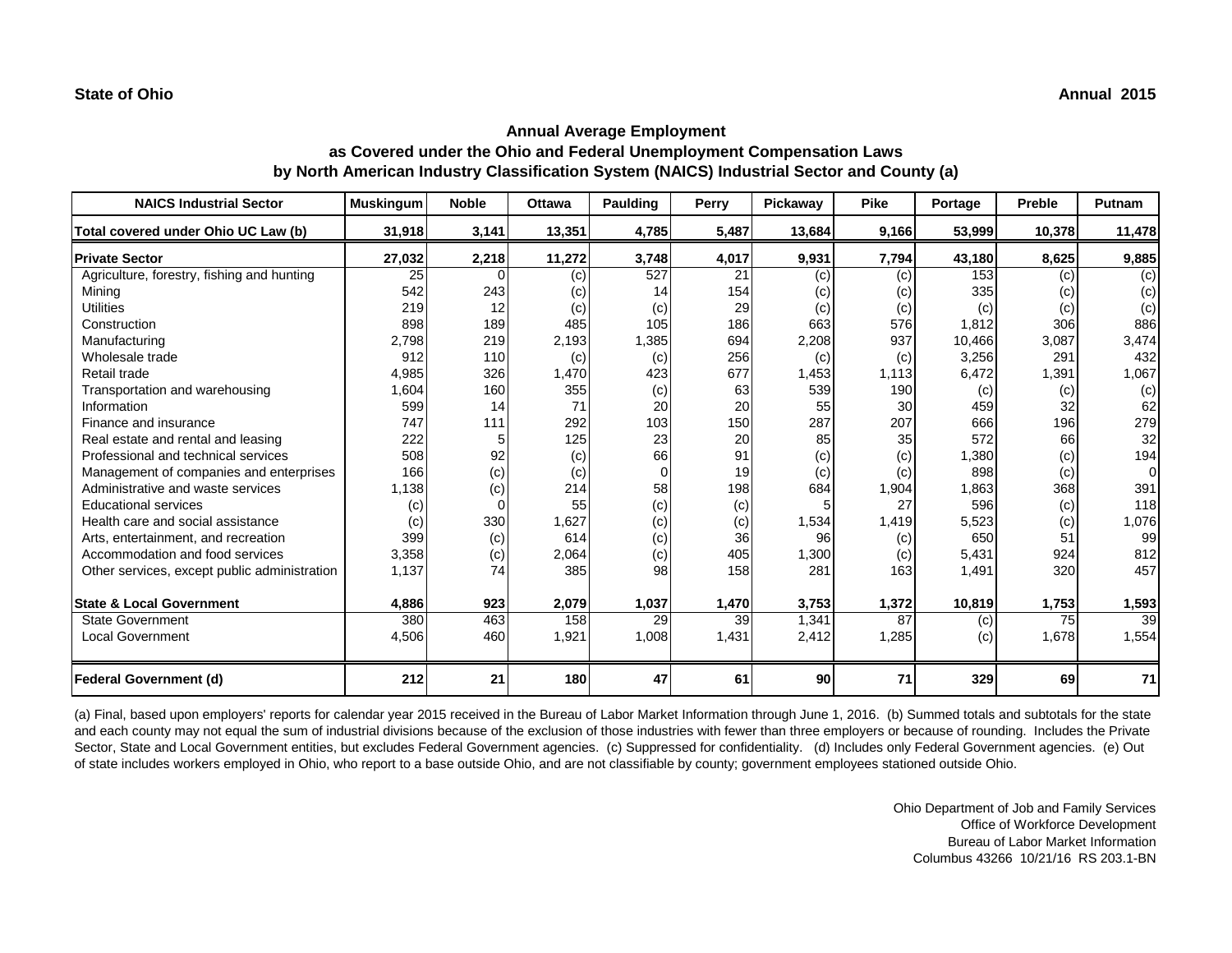# **Annual Average Employment as Covered under the Ohio and Federal Unemployment Compensation Laws by North American Industry Classification System (NAICS) Industrial Sector and County (a)**

| <b>NAICS Industrial Sector</b>               | Richland | <b>Ross</b> | <b>Sandusky</b> | <b>Scioto</b> | <b>Seneca</b> | <b>Shelby</b> | <b>Stark</b> | <b>Summit</b> | <b>Trumbull</b> | <b>Tuscarawas</b> |
|----------------------------------------------|----------|-------------|-----------------|---------------|---------------|---------------|--------------|---------------|-----------------|-------------------|
| Total covered under Ohio UC Law (b)          | 49,989   | 26,143      | 25,980          | 23,175        | 18,905        | 27,168        | 157,097      | 262,295       | 69,295          | 36,354            |
| <b>Private Sector</b>                        | 43,105   | 21,341      | 22,857          | 18,529        | 16,451        | 24,713        | 139,690      | 236,066       | 60,291          | 31,632            |
| Agriculture, forestry, fishing and hunting   | (c)      | 76          | (c)             | (c)           | 84            | 112           | 374          | 62            | 105             | 133               |
| Mining                                       | (c)      | 27          | (c)             | (c)           | 136           |               | 845          | 78            | 121             | 1,155             |
| <b>Utilities</b>                             | (c)      | 193         | 43              | 88            | 105           | (c)           | 603          | 968           | (c)             | 87                |
| Construction                                 | 2,031    | 716         | 945             | 618           | 933           | 1,477         | 6,746        | 10,112        | 2,371           | 1,619             |
| Manufacturing                                | 9,682    | 4,439       | 8,991           | 1,306         | 4,092         | 11,891        | 26,618       | 29,524        | 12,977          | 7,331             |
| Wholesale trade                              | 1,737    | 540         | 626             | 343           | 712           | 1,541         | 6,218        | 13,609        | (c)             | 1,564             |
| Retail trade                                 | 6,655    | 3,992       | 2,671           | 3,002         | 2,230         | 1,948         | 19,446       | 30,647        | 10,386          | 4,435             |
| Transportation and warehousing               | (c)      | 790         | 724             | 500           | 636           | (c)           | 3,219        | 7,986         | 2,865           | 894               |
| Information                                  | 696      | 278         | 121             | 161           | 232           | 104           | 1,572        | 3,534         | 440             | 244               |
| Finance and insurance                        | 1,102    | 459         | 505             | 611           | 407           | 322           | 5,400        | 9,200         | 1,380           | 651               |
| Real estate and rental and leasing           | 325      | 143         | 368             | 230           | 65            | 101           | 1,717        | 2,597         | 947             | 340               |
| Professional and technical services          | 856      | 263         | 400             | 519           | (c)           | (c)           | 4,477        | 13,629        | 1,331           | 886               |
| Management of companies and enterprises      | 51       | 234         | 211             | 92            | (c)           | (c)           | 1,158        | 15,391        | 708             | 107               |
| Administrative and waste services            | 4,129    | 895         | 848             | 547           | 450           | 1,495         | 7,443        | 16.757        | 3,991           | 1,728             |
| <b>Educational services</b>                  | 456      | 112         | (c)             | 193           | 1,186         | 158           | 2,801        | 3,921         | 562             | 167               |
| Health care and social assistance            | 7,505    | 4,871       | (c)             | 7,226         | 2,280         | 1,948         | 27,639       | 43,128        | 10,515          | 5,165             |
| Arts, entertainment, and recreation          | 530      | 197         | 285             | 54            | 124           | 67            | 1,909        | 4,424         | 816             | 452               |
| Accommodation and food services              | 4,582    | 2,608       | 1,888           | 2,499         | 1,807         | 1,393         | 16,025       | 22,050        | 6,554           | 3,605             |
| Other services, except public administration | 1,368    | 510         | 740             | 510           | 607           | 641           | 5,480        | 8,450         | 2,104           | 1,073             |
| <b>State &amp; Local Government</b>          | 6,884    | 4,802       | 3,123           | 4,646         | 2,454         | 2,455         | 17,407       | 26,229        | 9,004           | 4,722             |
| <b>State Government</b>                      | 1,417    | 1,679       | 104             | 1,400         | 271           | 201           | 1,242        | 4,710         | 942             | 475               |
| <b>Local Government</b>                      | 5,467    | 3,123       | 3,019           | 3,246         | 2,183         | 2,254         | 16,165       | 21,519        | 8,062           | 4,247             |
| <b>Federal Government (d)</b>                | 615      | 1,599       | 106             | 165           | 120           | 70            | 919          | 1,756         | 505             | 254               |

(a) Final, based upon employers' reports for calendar year 2015 received in the Bureau of Labor Market Information through June 1, 2016. (b) Summed totals and subtotals for the state and each county may not equal the sum of industrial divisions because of the exclusion of those industries with fewer than three employers or because of rounding. Includes the Private Sector, State and Local Government entities, but excludes Federal Government agencies. (c) Suppressed for confidentiality. (d) Includes only Federal Government agencies. (e) Out of state includes workers employed in Ohio, who report to a base outside Ohio, and are not classifiable by county; government employees stationed outside Ohio.